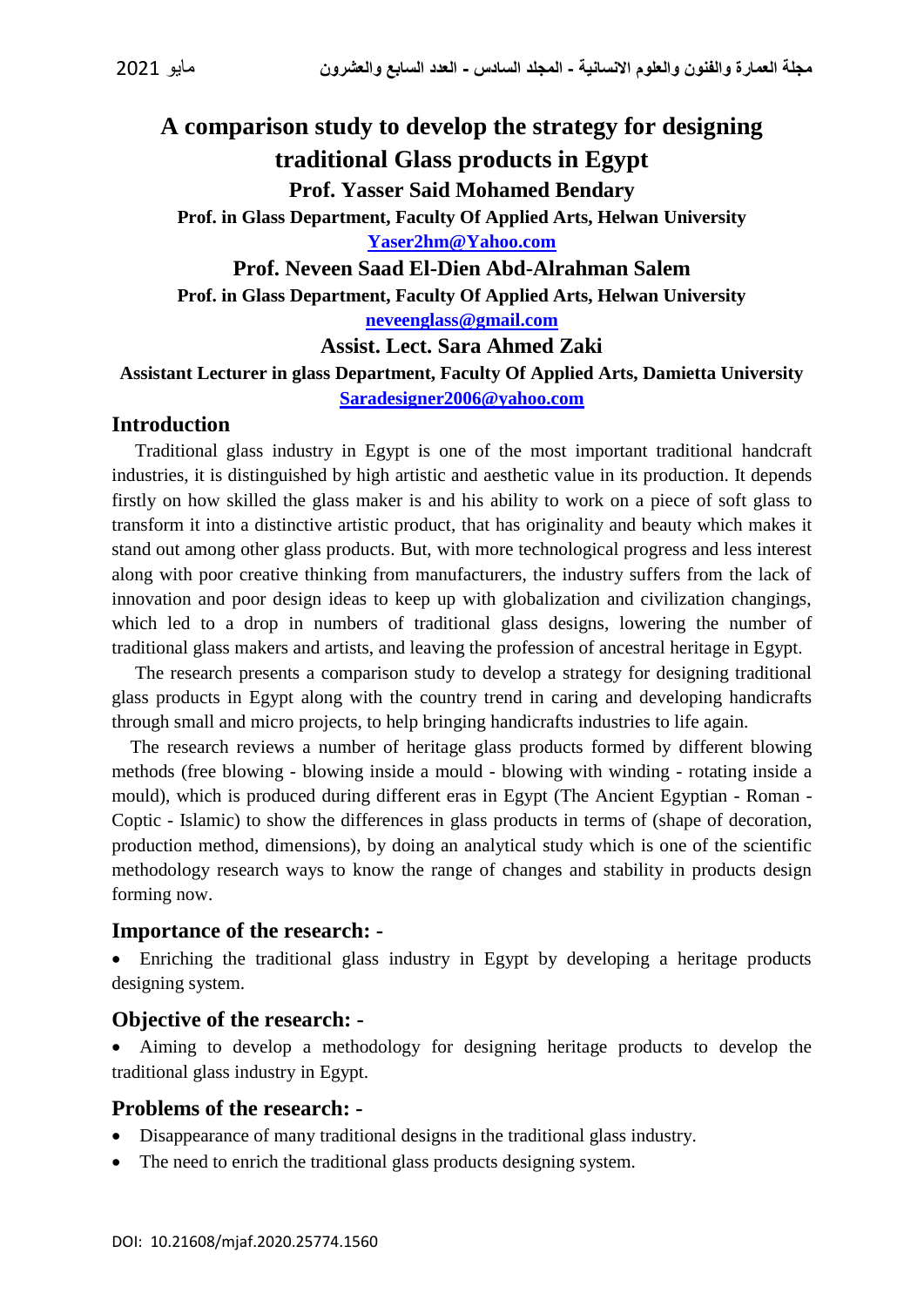# **Applied methodology framework (Analytical Study):**

#### **1- Classification of traditional glass products:**

Classification of a number of traditional glass products, the classification based on the arrangement of products according to the nature of use and function, and it is divided into ten classifications: (decanters, bottles, large dishes, small bowls, food cups, drink glasses, lighting units, cabins and seals, lobes and accessories, and stereoscopic sculptural units).

#### **2- Analytical study of the traditional glass products designing and producing systems:**

Analytical study of heritage glass products through the identification of the following: product name - shape description - product dimension - surface appearances and textures production method.

#### **3- A comparative study between the forms of heritage products and the forms of current products of traditional glass in Egypt:**

A comparison has been made between the heritage products and the current products with the previous analysis and description of traditional glass products, by the following axes: the general shape of the product - the production method - the decoration methods used, under three main stages: (Total Match, Partial Match, and Unimpaired).

# **4- The proposed methodology of developing the designing system for traditional glass products:**

It starts from the designer and ends with the product, taking consideration of all possible solutions to all the problems that faces the designer, by developing different system and how to choose the appropriate design idea then evaluate and present it to the customer, to access traditional glass products that enhance the technical value in existing products.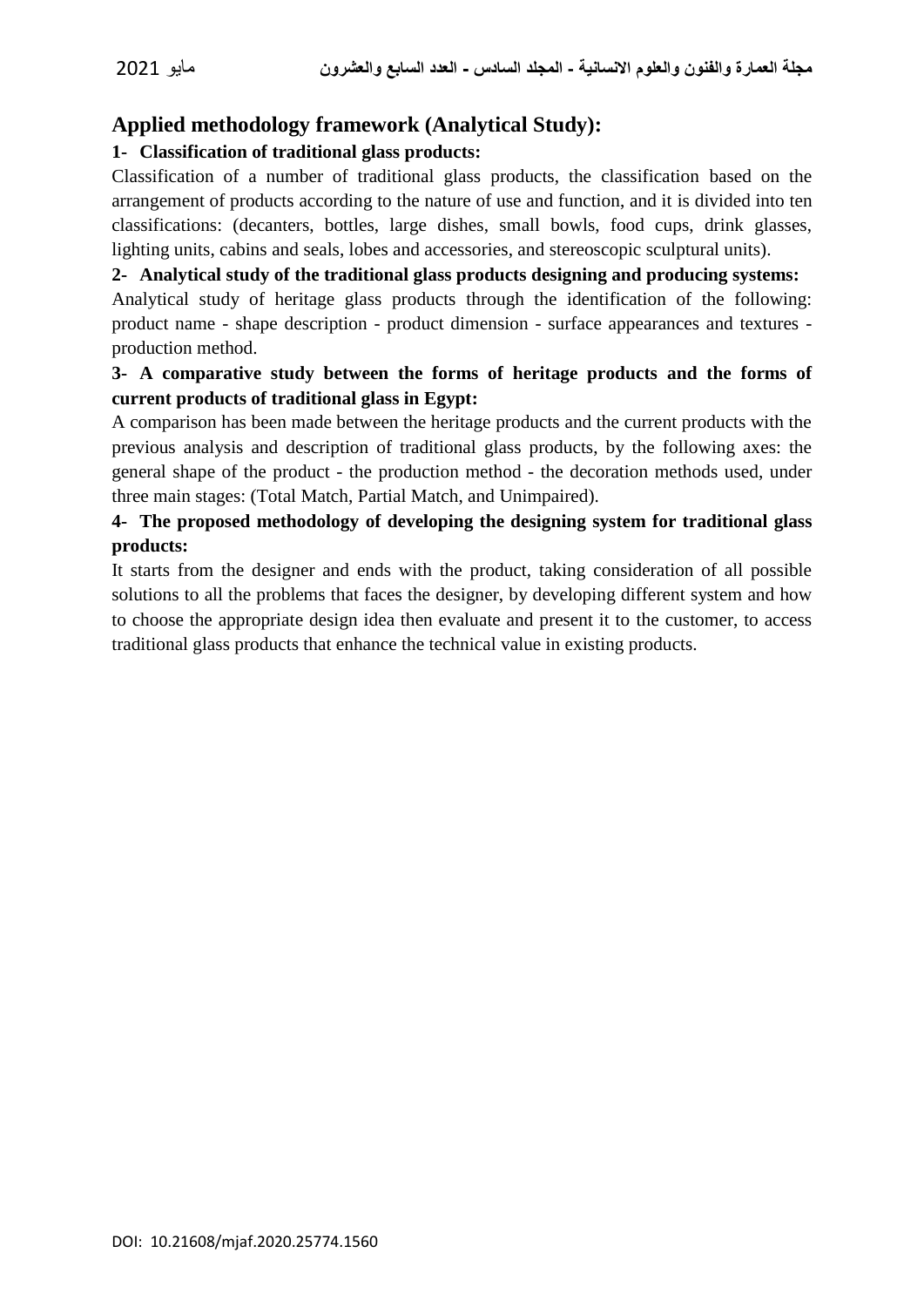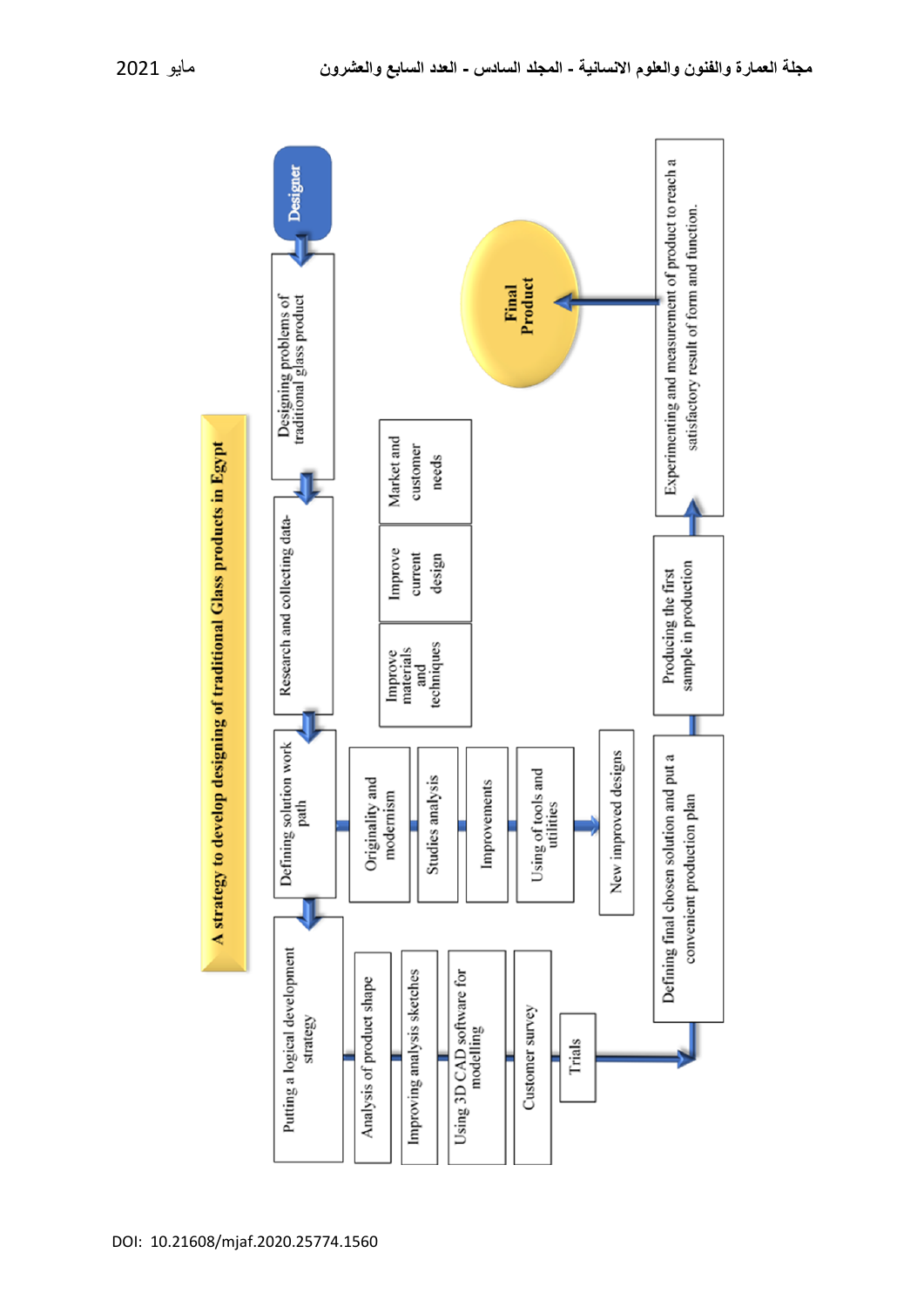# **4-1 Suggested design processes for the traditional glass industry development system in Egypt:**

Through three phases: (Inputs, Processing and Operations, and Outputs).

| <b>Traditional glass product analysis example</b> |                                                                      |                                                                                |                    |                      |  |                                |  |
|---------------------------------------------------|----------------------------------------------------------------------|--------------------------------------------------------------------------------|--------------------|----------------------|--|--------------------------------|--|
| <b>Production</b><br>method                       | <b>Surface</b><br>appearance                                         | <b>Outer shape</b>                                                             | <b>Dimensions</b>  | <b>Product shape</b> |  | <b>Product</b><br>name         |  |
| Fixed<br><b>Blowing</b><br>inside<br>mold.        | Inclined<br>grooves<br><sub>on</sub><br>lower<br>the<br>vessel body. | Spherical<br>body<br>have<br>sloping<br>slits<br>the<br>and<br>of<br>beginning | Height:<br>13.3 cm | 1102                 |  | decanter<br>"Ancient<br>Egypt" |  |

### 5- Application considerations for the methodology for designing heritage products for **traditional glass in Egypt:**

The study concluded from the previous comparison -of heritage products and current products- the classification of design processes in three types: (Perfect match)/ (Partial match)/ (New products)

| <b>Stage two: Partial Match</b> |                   |                | <b>Stage one: Total Match</b> |                     |                            |               |                     |  |
|---------------------------------|-------------------|----------------|-------------------------------|---------------------|----------------------------|---------------|---------------------|--|
| <b>Current</b>                  |                   |                | <b>Traditional</b>            | <b>Current</b>      |                            |               | <b>Traditional</b>  |  |
| product                         |                   |                | product                       | product             |                            |               | product             |  |
|                                 | Comparison axes   |                |                               | Comparison axes     |                            |               |                     |  |
| Circular                        |                   |                | Circular                      | Circular            |                            |               | Circular            |  |
| connected<br>to                 | <b>Base</b>       |                | connected<br>to               | connected to the    | <b>Base</b>                |               | connected to the    |  |
| the origin of                   |                   |                | the origin<br>of              | of<br>origin<br>the |                            |               | origin<br>of<br>the |  |
| the body                        |                   |                | the body                      | body                |                            |               | body                |  |
| Cone                            | <b>Body</b>       | of the product | Oval                          | Spherical           | the product<br><b>Body</b> |               | Spherical           |  |
|                                 |                   |                |                               | elongated           |                            |               |                     |  |
| Short clinder                   | <b>Neck</b>       |                | Clinder                       | Short cone          | <b>Neck</b>                | $\mathbf{d}$  | Short cone          |  |
| Circular with                   | <b>Nozzl</b>      |                | Outside                       |                     | <b>Nozzl</b>               | shape         |                     |  |
| small<br>a<br>opening           | e                 | The shape      | alligned                      | Outside alligned    | <b>Che</b><br>e            |               | Outside alligned    |  |
|                                 |                   |                | A glass<br>strip              |                     |                            |               |                     |  |
| N <sub>o</sub>                  | <b>Decoration</b> |                | wrapped                       | Adding              | <b>Decoratio</b><br>two    |               |                     |  |
| decoration                      | style             |                | the<br>around                 | hands<br>n style    |                            | No decoration |                     |  |
|                                 |                   |                | neck                          |                     |                            |               |                     |  |
| Light green                     | colour            |                | Light blue                    | Blue                | colour                     |               | Purpel              |  |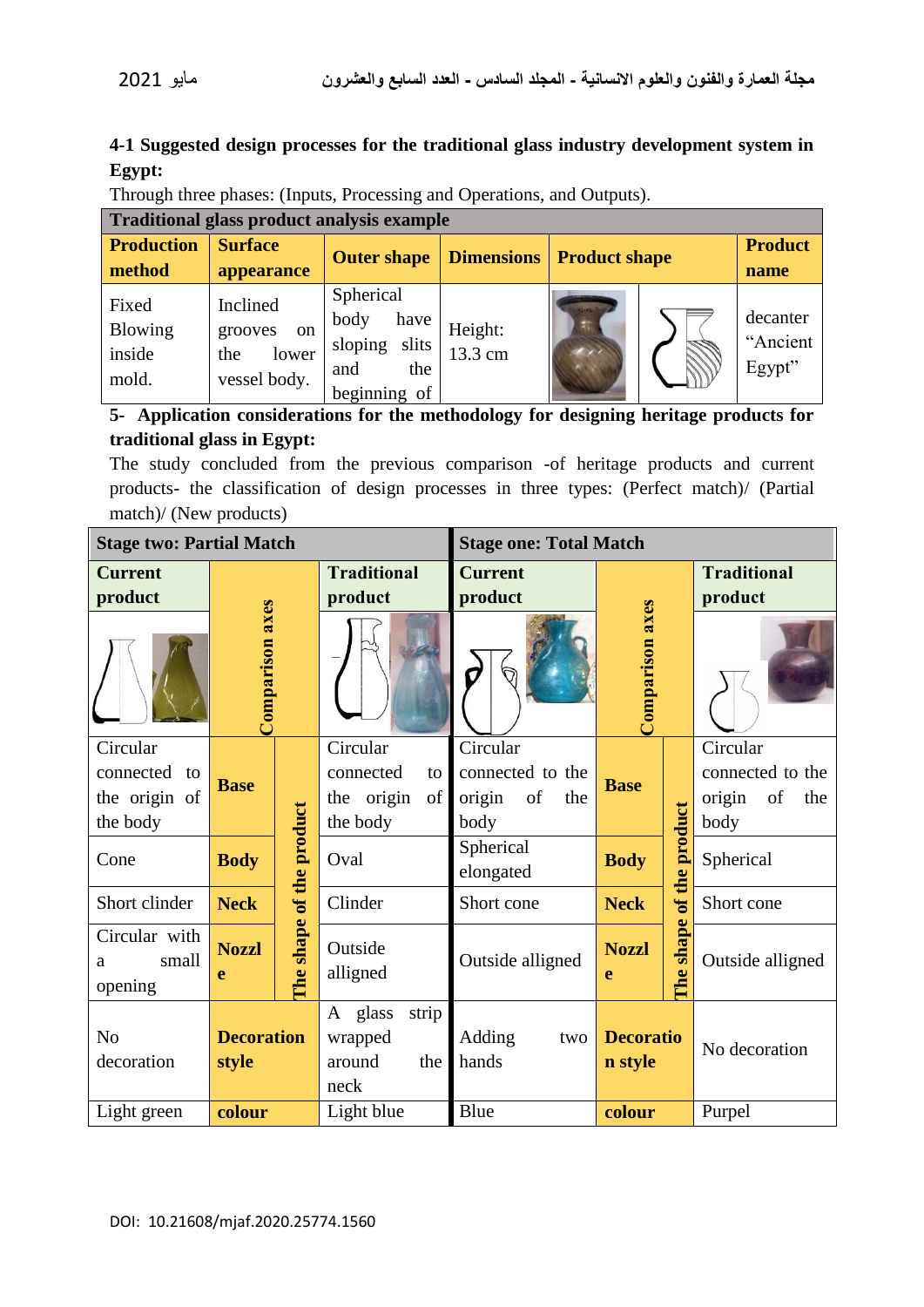| 2021 | مائه |
|------|------|
|------|------|

| Free blowing<br>with<br>other<br>hand tools         | <b>Production</b><br>method | Fixed Blowing<br>inside mould | blowing<br>Free<br>with other hand<br>tools | <b>Productio</b><br>n method | Fixed<br><b>Blowing</b><br>inside mould |  |
|-----------------------------------------------------|-----------------------------|-------------------------------|---------------------------------------------|------------------------------|-----------------------------------------|--|
| "Partial<br>Match"<br>1n<br>form<br>and<br>surface. | <b>Similarities</b>         |                               | "Total Match" in<br>form<br>and<br>surface. | <b>Similarities</b>          |                                         |  |
| The<br>cone<br>shape                                | <b>Differnces</b>           |                               | The two hands                               | <b>Differences</b>           |                                         |  |

| <b>Stage three: Unimpaired</b>                                                                                                                                                                   |                            |  |  |  |  |  |
|--------------------------------------------------------------------------------------------------------------------------------------------------------------------------------------------------|----------------------------|--|--|--|--|--|
| Differenciations and distinguieshed qualities                                                                                                                                                    | <b>Traditional product</b> |  |  |  |  |  |
| The pointed base pot and the connected hand<br>disappeard from the nozzle to the beginning of the<br>body blown into a mold.<br>These colors disappeared along with iridescence<br>and landfill. |                            |  |  |  |  |  |

#### **5-1 Design Requirements Concerning First Classification:**

Compliance with the same design for the archaeological product, shape and motifs shall be made, and a fixed design form would be recorded with all the details related to the product.

#### **5-2 Design Requirements Concerning the Second Classification:**

Equipping a matrix for designing families of different sizes and shapes inspired by antique products and making decorative alternatives to improve the aesthetic aspect.

#### **5-3 Design Requirements Related to Innovative Products:**

A mixture of originality and contemporary innovation, diversity in designs and uses, and attention to modern design programs related to the use of computers.

# **Results**

1. A classification of traditional glass products (ten classifications) was determined according to the function used.

2. An analytical study of the heritage glass products of the eras (The Ancient Egyptian - Romanian - Coptic - Islamic) was made for (10) classifications according to the nature of use and function through analysing (35) products of heritage glass products where the study contained several criteria: (Product name- shape description- dimensions- surface appearance - production method).

3. A comparison was made between the heritage products and the current products based on the previous analysis and description (in terms of the: general shape, production method, and decoration style) the study found that there are three categories of design stages for the current traditional glass products, namely (total match - partial match - new designs)

4. A proposed methodology for developing the designing systems for traditional glass products has been developed and a plan outlines the proposed design processes for the traditional glass industry development system in Egypt.